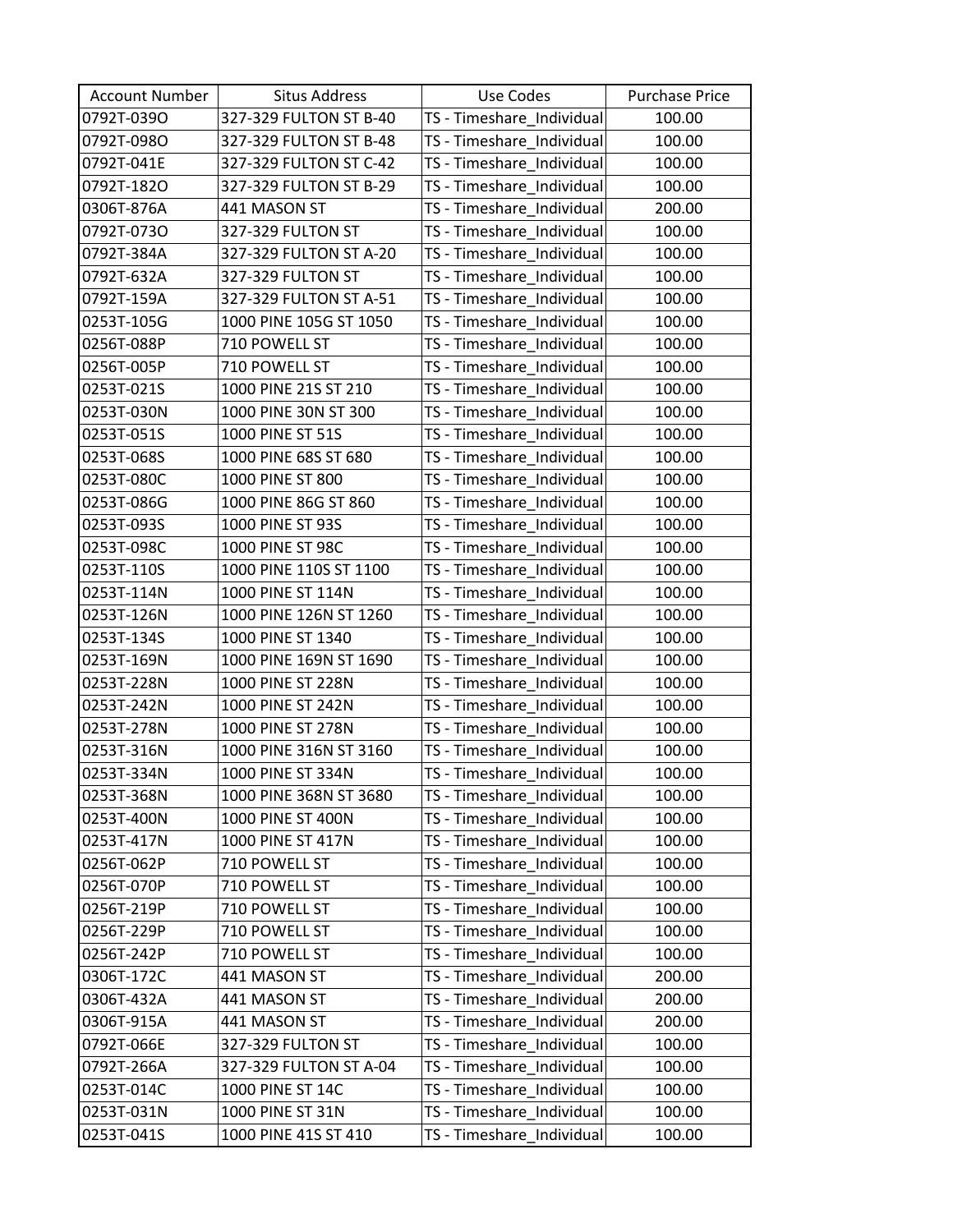| 0253T-069N | 1000 PINE ST 69N       | TS - Timeshare_Individual | 100.00 |
|------------|------------------------|---------------------------|--------|
| 0253T-088H | 1000 PINE 88H ST 880   | TS - Timeshare_Individual | 100.00 |
| 0253T-124N | 1000 PINE 124N ST 1240 | TS - Timeshare_Individual | 100.00 |
| 0253T-131C | 1000 PINE 131C ST 1310 | TS - Timeshare_Individual | 100.00 |
| 0253T-135G | 1000 PINE ST 135G      | TS - Timeshare_Individual | 100.00 |
| 0253T-138C | 1000 PINE ST 1380      | TS - Timeshare_Individual | 100.00 |
| 0253T-146C | 1000 PINE ST 146C      | TS - Timeshare_Individual | 100.00 |
| 0253T-166C | 1000 PINE ST 166C      | TS - Timeshare_Individual | 100.00 |
| 0253T-181C | 1000 PINE 18C ST 1810  | TS - Timeshare_Individual | 100.00 |
| 0253T-192C | 1000 PINE ST 192C      | TS - Timeshare Individual | 100.00 |
| 0253T-200N | 1000 PINE ST 200N      | TS - Timeshare_Individual | 100.00 |
| 0253T-209N | 1000 PINE ST 209N      | TS - Timeshare_Individual | 100.00 |
| 0253T-267N | 1000 PINE 267N ST 2670 | TS - Timeshare_Individual | 100.00 |
| 0253T-282N | 1000 PINE ST 282N      | TS - Timeshare_Individual | 100.00 |
| 0253T-301N | 1000 PINE ST 301N      | TS - Timeshare_Individual | 100.00 |
| 0253T-309N | 1000 PINE ST 309N      | TS - Timeshare Individual | 100.00 |
| 0253T-312N | 1000 PINE ST 312N      | TS - Timeshare_Individual | 100.00 |
| 0253T-350N | 1000 PINE ST 350N      | TS - Timeshare_Individual | 100.00 |
| 0253T-421N | 1000 PINE 421N ST 4210 | TS - Timeshare_Individual | 100.00 |
| 0253T-446N | 1000 PINE ST 446N      | TS - Timeshare_Individual | 100.00 |
| 0306T-221C | 441 MASON ST           | TS - Timeshare_Individual | 200.00 |
| 0792T-590A | 327-329 FULTON ST 880  | TS - Timeshare_Individual | 100.00 |
| 0792T-649A | 327-329 FULTON ST      | TS - Timeshare_Individual | 100.00 |
| 0792T-653A | 327-329 FULTON ST A-34 | TS - Timeshare_Individual | 100.00 |
| 0253T-012N | 1000 PINE ST 12N       | TS - Timeshare_Individual | 100.00 |
| 0253T-022G | 1000 PINE ST 22G       | TS - Timeshare_Individual | 100.00 |
| 0253T-039S | 1000 PINE ST 39S       | TS - Timeshare_Individual | 100.00 |
| 0253T-045S | 1000 PINE 45S ST 450   | TS - Timeshare_Individual | 100.00 |
| 0253T-050G | 1000 PINE 50G ST 500   | TS - Timeshare_Individual | 100.00 |
| 0253T-055S | 1000 PINE 55S ST 550   | TS - Timeshare Individual | 100.00 |
| 0253T-060S | 1000 PINE 60S ST 600   | TS - Timeshare_Individual | 100.00 |
| 0253T-090C | 1000 PINE 90C ST 900   | TS - Timeshare Individual | 100.00 |
| 0253T-099G | 1000 PINE ST 99G       | TS - Timeshare Individual | 100.00 |
| 0253T-125N | 1000 PINE ST 125N      | TS - Timeshare_Individual | 100.00 |
| 0253T-130C | 1000 PINE ST 130C      | TS - Timeshare Individual | 100.00 |
| 0253T-145C | 1000 PINE ST 145C      | TS - Timeshare_Individual | 100.00 |
| 0253T-333N | 1000 PINE 333N ST 3330 | TS - Timeshare_Individual | 100.00 |
| 0253T-342N | 1000 PINE ST 342N      | TS - Timeshare_Individual | 100.00 |
| 0253T-348N | 1000 PINE ST 348N      | TS - Timeshare_Individual | 100.00 |
| 0253T-374N | 1000 PINE 374N ST 3740 | TS - Timeshare_Individual | 100.00 |
| 0253T-422N | 1000 PINE 422N ST 4220 | TS - Timeshare_Individual | 100.00 |
| 0253T-428N | 1000 PINE 428N ST 4280 | TS - Timeshare_Individual | 100.00 |
| 0256T-238P | 710 POWELL ST          | TS - Timeshare_Individual | 100.00 |
| 0306T-064B | 441 MASON ST           | TS - Timeshare_Individual | 200.00 |
| 0306T-185B | 441 MASON ST           | TS - Timeshare_Individual | 200.00 |
| 0306T-979B | 441 MASON ST           | TS - Timeshare_Individual | 200.00 |
| 0792T-157O | 327-329 FULTON ST B-04 | TS - Timeshare_Individual | 100.00 |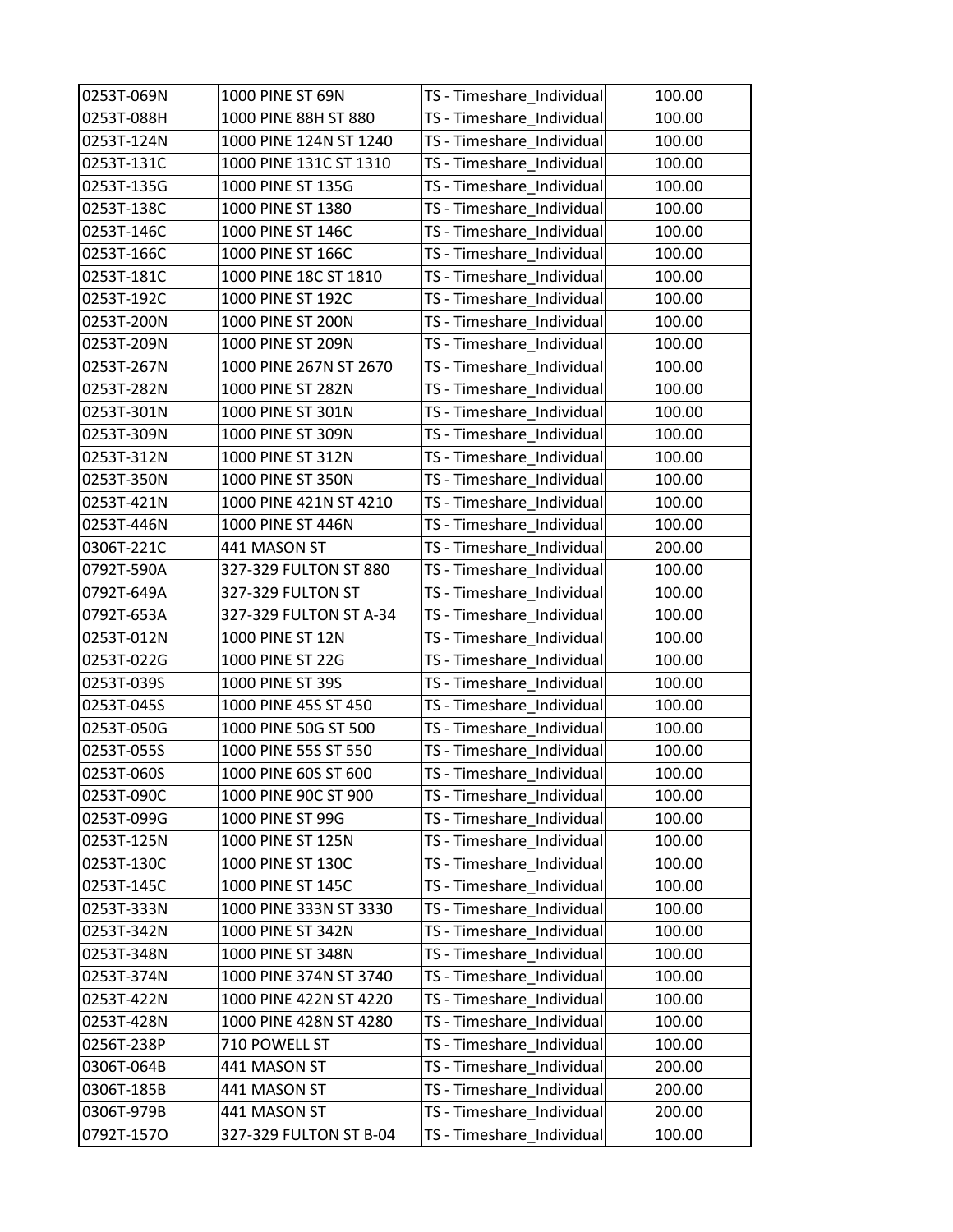| 0253T-014N | 1000 PINE ST 14N       | TS - Timeshare_Individual | 100.00 |
|------------|------------------------|---------------------------|--------|
| 0253T-033C | 1000 PINE ST 33C       | TS - Timeshare_Individual | 100.00 |
| 0253T-043G | 1000 PINE ST 43G       | TS - Timeshare_Individual | 100.00 |
| 0253T-049N | 1000 PINE 49N ST 490   | TS - Timeshare_Individual | 100.00 |
| 0253T-086C | 1000 PINE ST 86C       | TS - Timeshare_Individual | 100.00 |
| 0253T-092S | 1000 PINE ST 92S       | TS - Timeshare_Individual | 100.00 |
| 0253T-095C | 1000 PINE ST 95C       | TS - Timeshare_Individual | 100.00 |
| 0253T-118N | 1000 PINE ST 118N      | TS - Timeshare_Individual | 100.00 |
| 0253T-173N | 1000 PINE ST 173N      | TS - Timeshare_Individual | 100.00 |
| 0253T-245N | 1000 PINE ST 245N      | TS - Timeshare_Individual | 100.00 |
| 0253T-322N | 1000 PINE ST 322N      | TS - Timeshare_Individual | 100.00 |
| 0306T-010B | 441 MASON ST           | TS - Timeshare_Individual | 200.00 |
| 0306T-349B | 441 MASON ST           | TS - Timeshare_Individual | 200.00 |
| 0306T-593B | 441 MASON ST           | TS - Timeshare_Individual | 200.00 |
| 0306T-647A | 441 MASON ST           | TS - Timeshare_Individual | 200.00 |
| 0306T-814B | 441 MASON ST           | TS - Timeshare Individual | 200.00 |
| 0306T-843B | 441 MASON ST           | TS - Timeshare_Individual | 200.00 |
| 0306T-895B | 441 MASON ST           | TS - Timeshare_Individual | 200.00 |
| 0792T-154A | 327-329 FULTON ST A-46 | TS - Timeshare_Individual | 100.00 |
| 0253T-002N | 1000 PINE 2N ST 20     | TS - Timeshare_Individual | 100.00 |
| 0253T-019S | 1000 PINE ST 19S       | TS - Timeshare_Individual | 100.00 |
| 0253T-043H | 1000 PINE ST 43H       | TS - Timeshare_Individual | 100.00 |
| 0253T-044S | 1000 PINE ST 44S       | TS - Timeshare_Individual | 100.00 |
| 0253T-066H | 1000 PINE ST 66H       | TS - Timeshare_Individual | 100.00 |
| 0253T-067H | 1000 PINE ST 67H       | TS - Timeshare_Individual | 100.00 |
| 0253T-068H | 1000 PINE ST 68H       | TS - Timeshare_Individual | 100.00 |
| 0253T-121N | 1000 PINE ST 121N      | TS - Timeshare_Individual | 100.00 |
| 0253T-122N | 1000 PINE ST 122N      | TS - Timeshare_Individual | 100.00 |
| 0253T-152G | 1000 PINE ST 152G      | TS - Timeshare_Individual | 100.00 |
| 0253T-168N | 1000 PINE ST 168N      | TS - Timeshare Individual | 100.00 |
| 0253T-303N | 1000 PINE ST 303N      | TS - Timeshare_Individual | 100.00 |
| 0253T-327N | 1000 PINE ST 327N      | TS - Timeshare_Individual | 100.00 |
| 0253T-351N | 1000 PINE 351N ST 3510 | TS - Timeshare Individual | 100.00 |
| 0253T-382N | 1000 PINE ST 382N      | TS - Timeshare Individual | 100.00 |
| 0306T-040A | 441 MASON ST           | TS - Timeshare_Individual | 200.00 |
| 0306T-060B | 441 MASON ST           | TS - Timeshare_Individual | 200.00 |
| 0306T-121C | 441 MASON ST           | TS - Timeshare_Individual | 200.00 |
| 0306T-194C | 441 MASON ST           | TS - Timeshare_Individual | 200.00 |
| 0306T-278B | 441 MASON ST           | TS - Timeshare_Individual | 200.00 |
| 0306T-506B | 441 MASON ST           | TS - Timeshare_Individual | 200.00 |
| 0306T-599B | 441 MASON ST           | TS - Timeshare_Individual | 200.00 |
| 0306T-870A | 441 MASON ST           | TS - Timeshare_Individual | 200.00 |
| 0792T-023E | 327-329 FULTON ST      | TS - Timeshare_Individual | 100.00 |
| 0253T-002H | 1000 PINE 2H ST 20     | TS - Timeshare_Individual | 100.00 |
| 0253T-007C | 1000 PINE 7C ST 70     | TS - Timeshare_Individual | 100.00 |
| 0253T-007H | 1000 PINE 7H ST 70     | TS - Timeshare_Individual | 100.00 |
| 0253T-011G | 1000 PINE ST 11G       | TS - Timeshare_Individual | 100.00 |